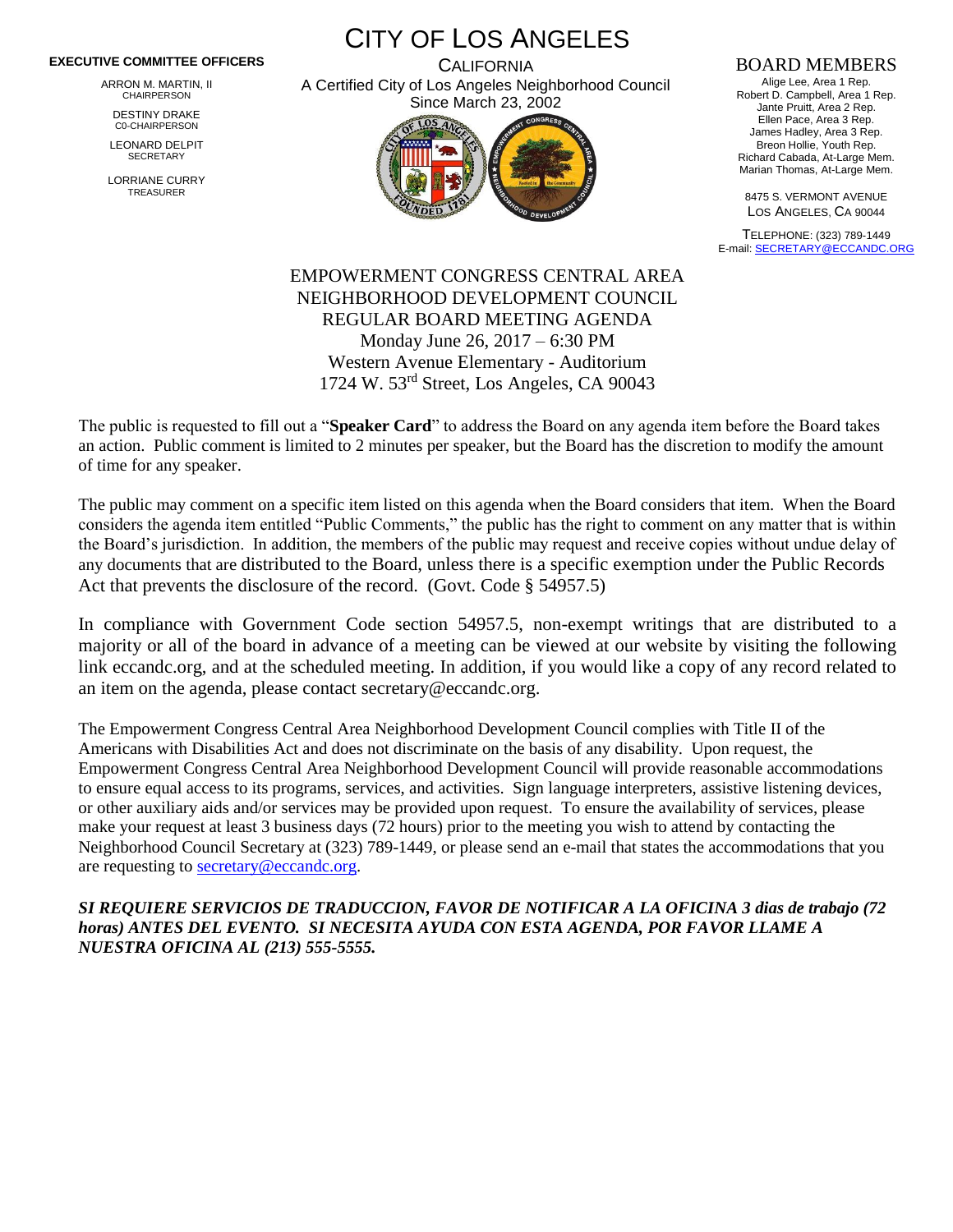- 1. Call to Order and Board of Directors Roll Call. (Chairperson)
- 2. Pledge of Allegiance (Youth Representative)
- 3. Review and possible approval of minutes from prior meeting held on May 30, 2017 (Secretary)
- 4. Review and possible approval of treasure report dated June 26, 2017 (Treasure)
- 5. Public Comments Comments from the public on non-agenda items within the Board's subject matter jurisdiction. [Speaker time limit is 2 minutes.]
- 6. Discussion of and possible approval to appoint a new member at large (Natisha Francis) at the discretion of the chairperson, subject to a majority vote of the board of the council. The appointed applicant's term shall be limited to the term for the vacant seat. (Chairperson)
- 7. Presentations [Speaker time limit is 10 minutes.]
	- a. Vision Zero, Jared Ferrell, CD8
	- b. Stand LA Coalition, Tracey Beltran
	- c. Recreational Marijuana Use in Los Angeles, EmpowerLA Commissioner Joy Atkinson
- 8. Elected Officials (Report to Community Stakeholders) United States House of Representative, Congresswoman Karen Bass (37th Congressional District) California State Assembly, Assemblyman Sebastian Ridley-Thomas (54th District) California State Assembly, Assemblyman Reggie Sawyer (59th District) County of Los Angeles, Supervisor Mark Ridley-Thomas (2nd District) City Los Angeles, Mayor Eric Garcetti Office, City of Los Angeles, City Attorney Mike Feuer Office City of Los Angeles, Councilman Marqueece Harris-Dawson Office (8th District)
- 9. Public Officials (Report to Community Stakeholders) California Highway Patrol, (CHP) Los Angeles County Sheriff Department Los Angeles Police Department, (Southwest and 77<sup>th</sup>) Los Angeles Unified School Police Department (Horace Mann and Obama Prep.) Los Angeles Fire Department, (Station No. 66) City Departments & Bureaus, Boards & Commissions, City Council Committees Certified Neighborhood Councils in Region 10
- **10.** Area Reports
	- a. Area Representatives or At-Large Representatives
	- b. Report to the board on any activities in your area within last 25 days
	- c. Remember to Invite your stakeholders to this meeting each month.